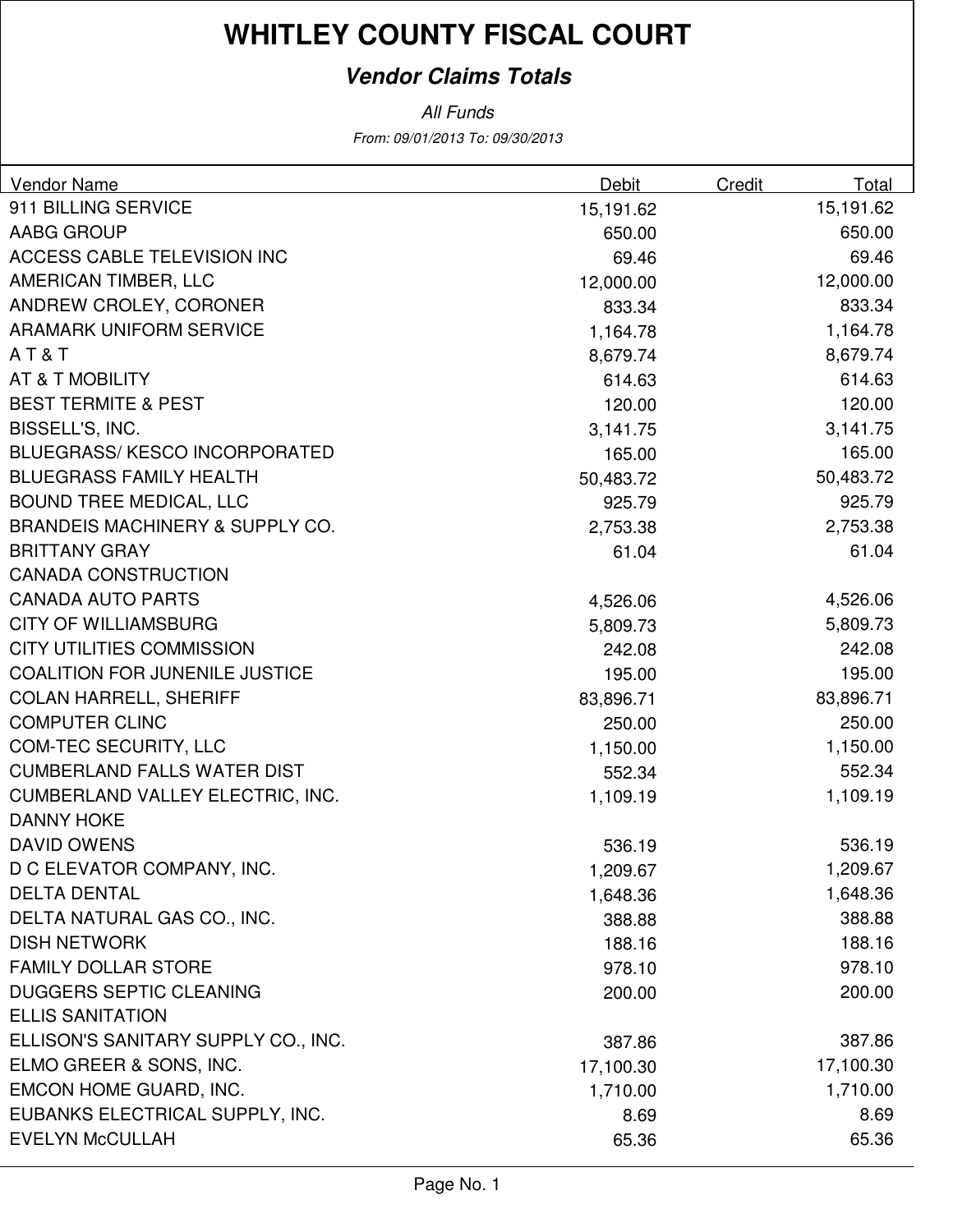### **Vendor Claims Totals**

| <b>Vendor Name</b>                 | Debit      | Credit | Total      |
|------------------------------------|------------|--------|------------|
| <b>EZ COUNTRY</b>                  | 425.00     |        | 425.00     |
| FIRST RESPONSE OF THE BLUEGRASS    | 502.00     |        | 502.00     |
| <b>FLEETONE</b>                    | 18,884.33  |        | 18,884.33  |
| G & C SUPPLY CO. INC.              |            |        |            |
| <b>G &amp; E DRIVE-IN</b>          | 230.00     |        | 230.00     |
| <b>HARDEE'S</b>                    | 140.30     |        | 140.30     |
| <b>HARRIS WHEEL ALIGNMENT</b>      | 126.00     |        | 126.00     |
| HINKLE CONTRACTING COMPANY LLC     | 7,694.52   |        | 7,694.52   |
| HINKLE ENVIRONMENTAL SERVICE LLC   | 195,648.96 |        | 195,648.96 |
| <b>HOBART CORP</b>                 | 2,282.80   |        | 2,282.80   |
| <b>HOLSTON GASES</b>               | 3,199.66   |        | 3,199.66   |
| <b>HUDSON MATERIALS</b>            | 2,261.48   |        | 2,261.48   |
| HUMANA HEALTH PLAN INC             | 254.12     |        | 254.12     |
| I.C.U. SURVEILLANCE                | 800.00     |        | 800.00     |
| <b>HOMETOWN IGA #57</b>            | 1,035.11   |        | 1,035.11   |
| <b>IMAGING OFFICE SYSTEMS INC</b>  | 876.06     |        | 876.06     |
| <b>JESSICA TAYLOR</b>              | 68.63      |        | 68.63      |
| <b>JOE HILL ELECTRICAL</b>         | 946.20     |        | 946.20     |
| JOHNNY WHEELS OF WILLIAMSBURG, INC | 2,560.12   |        | 2,560.12   |
| <b>JONES MARKET GROCERY</b>        | 14.65      |        | 14.65      |
| K A C O ALL LINES FUND             | 135,616.77 |        | 135,616.77 |
| KACO WORKERS COMPENSATION FUND     | 117,122.65 |        | 117,122.65 |
| <b>KELLWELL FOOD MANAGEMENT</b>    | 24,070.82  |        | 24,070.82  |
| <b>KELLY HARRISON</b>              | 12.97      |        | 12.97      |
| <b>KEN TEN ADVERTISING</b>         | 592.14     |        | 592.14     |
| KU                                 | 16,643.11  |        | 16,643.11  |
| <b>KENWAY DISTRIBUTORS</b>         | 1,349.05   |        | 1,349.05   |
| <b>KIMBELL MIDWEST</b>             | 234.79     |        | 234.79     |
| <b>KIM MEDLEY</b>                  | 352.56     |        | 352.56     |
| KNOX COUNTY UTILITIES COMMISSION   | 37.79      |        | 37.79      |
| KOORSEN PROTECTION SERVICE         | 378.00     |        | 378.00     |
| KY SPIRIT HEALTH PLAN              |            |        |            |
| <b>KY SPRING WATER</b>             | 471.40     |        | 471.40     |
| <b>KENTUCKY STATE TREASURER</b>    | 311.00     |        | 311.00     |
| <b>LAUREL TERMITE CONTROL</b>      | 2,665.00   |        | 2,665.00   |
| <b>LIDA J. POWERS</b>              | 600.00     |        | 600.00     |
| <b>LONDON RADIO SERVICE</b>        | 960.15     |        | 960.15     |
| <b>MASON GENERAL SECURITY</b>      | 664.00     |        | 664.00     |
| MED TECH MEDICAL SERVICES LLC      | 1,515.00   |        | 1,515.00   |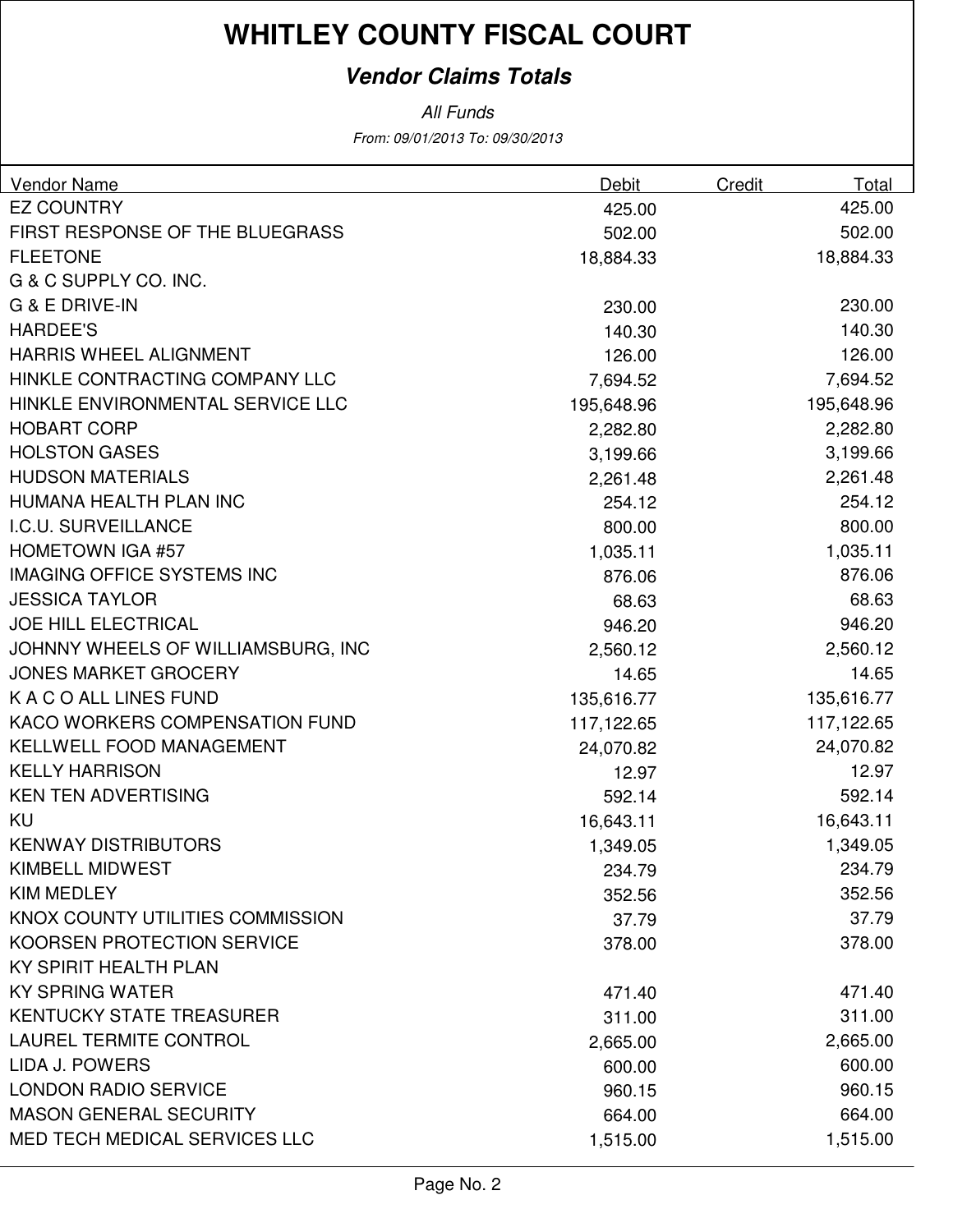## **Vendor Claims Totals**

| <b>Vendor Name</b>                         | Debit     | Credit | Total     |
|--------------------------------------------|-----------|--------|-----------|
| <b>NEWS JOURNAL</b>                        | 17,493.16 |        | 17,493.16 |
| <b>NORVEX SUPPLY</b>                       | 1,952.59  |        | 1,952.59  |
| OAK RIDGE CHURCH OF GOD                    | 500.00    |        | 500.00    |
| O'NEIL FUNERAL HOME                        | 500.00    |        | 500.00    |
| <b>OWENS AUTO PARTS</b>                    | 129.70    |        | 129.70    |
| PATTERSON CREEK VFD                        | 200.00    |        | 200.00    |
| POFF CARTING SERVICE                       | 4,352.90  |        | 4,352.90  |
| PREFERRED LAB SERVICE                      | 1,550.00  |        | 1,550.00  |
| PROFFESSIONAL VEHICLE CORP                 | 152.50    |        | 152.50    |
| <b>QUALITY CARE AUTO SERVICE</b>           | 1,585.75  |        | 1,585.75  |
| <b>QUILL CORPORATION</b>                   | 2,164.25  |        | 2,164.25  |
| <b>RADIO SHACK</b>                         | 78.96     |        | 78.96     |
| R. C. MILLER OIL CO                        | 6,156.70  |        | 6,156.70  |
| REM COMPANY, INC.                          | 464.50    |        | 464.50    |
| <b>ROGER WELLS</b>                         | 350.30    |        | 350.30    |
| <b>RON'S CONCRETE</b>                      | 5,000.00  |        | 5,000.00  |
| <b>ROY SILER</b>                           | 68.37     |        | 68.37     |
| <b>J.A. SEXAUER</b>                        | 572.21    |        | 572.21    |
| <b>SMITH'S AUTO SERVICE</b>                | 2,997.29  |        | 2,997.29  |
| SOUTHEASTERN EMERGENCY EQUIP.              | 231.35    |        | 231.35    |
| SOUTHEASTERN KY MAINTENANCE                | 75.00     |        | 75.00     |
| SOUTHERN HEALTH PARTNERS                   | 20,334.40 |        | 20,334.40 |
| SOUTHERN REBINDING, INC.                   | 1,074.66  |        | 1,074.66  |
| STERICYCLE, INC.                           | 1,085.97  |        | 1,085.97  |
| <b>SUBWAY</b>                              | 438.91    |        | 438.91    |
| <b>SUPERIOR PROTECTION</b>                 | 126.80    |        | 126.80    |
| <b>T &amp; H TRUCK PARTS &amp; SERVICE</b> | 312.50    |        | 312.50    |
| TEKS WORK                                  | 100.00    |        | 100.00    |
| THE GAULT HOUSE                            | 529.48    |        | 529.48    |
| TIME WARNER CABLE                          | 69.54     |        | 69.54     |
| <b>TRUMAN PREWITT</b>                      | 293.24    |        | 293.24    |
| 2 GETON NET, INC.                          | 729.90    |        | 729.90    |
| UNIVERSITY OF KY                           |           |        |           |
| UK INCOME TAX SEMINAR                      | 209.00    |        | 209.00    |
| UNDERWRITERS SAFETY & CLAIMS               | 25,000.00 |        | 25,000.00 |
| UNIQUE PAVING MATERIALS                    | 2,006.25  |        | 2,006.25  |
| US BANK CT - LOUISVILLE - KY               | 4,781.79  |        | 4,781.79  |
| <b>U.S. POSTMASTER</b>                     | 460.00    |        | 460.00    |
| <b>VERIZON SOUTH</b>                       |           |        |           |